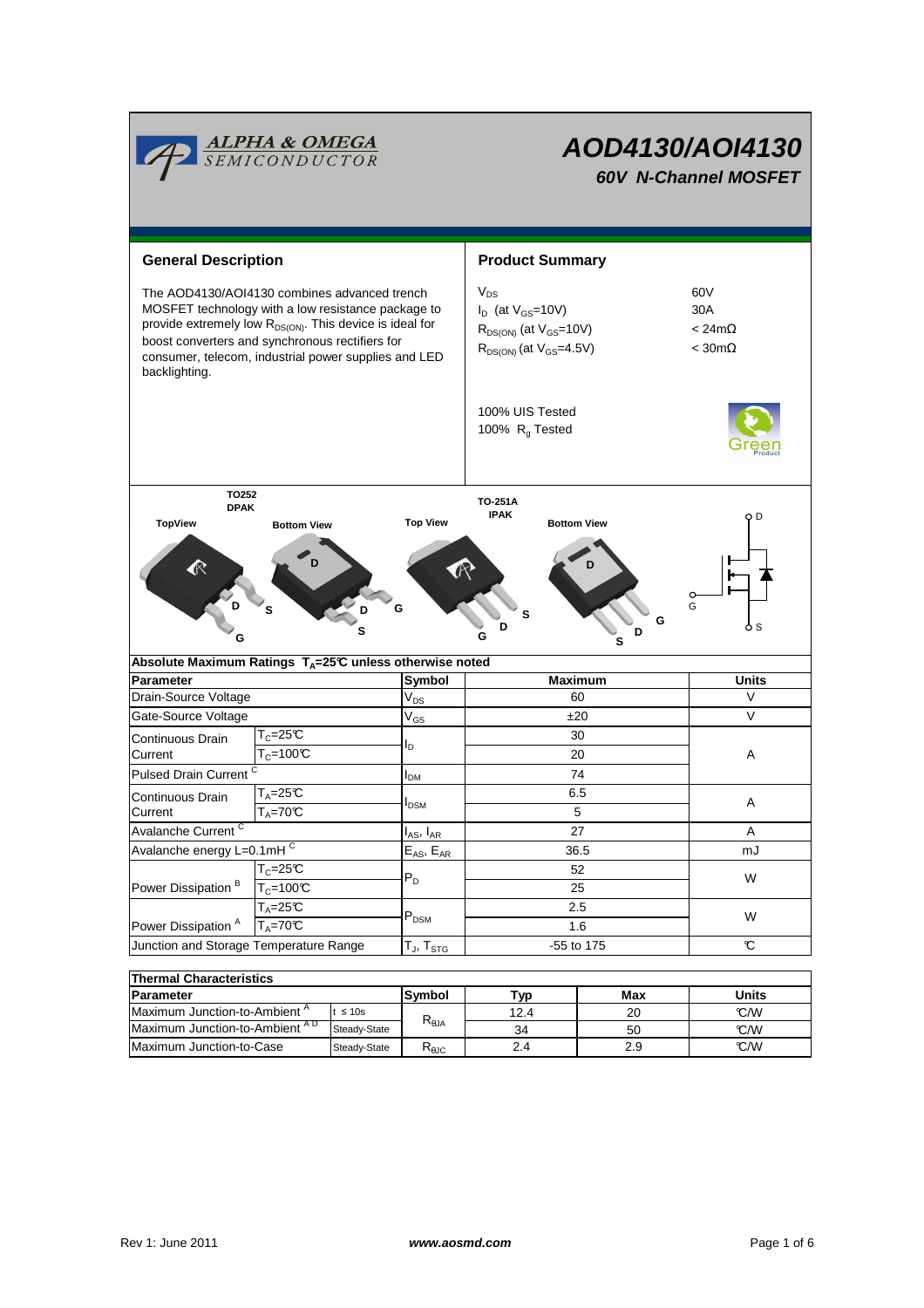

## **Electrical Characteristics (TJ=25°C unless otherwise noted)**

| <b>Symbol</b>              | <b>Parameter</b>                        | <b>Conditions</b>                                                                          |                              | Min  | <b>Typ</b> | Max  | <b>Units</b> |  |  |  |  |
|----------------------------|-----------------------------------------|--------------------------------------------------------------------------------------------|------------------------------|------|------------|------|--------------|--|--|--|--|
| <b>STATIC PARAMETERS</b>   |                                         |                                                                                            |                              |      |            |      |              |  |  |  |  |
| <b>BV<sub>DSS</sub></b>    | Drain-Source Breakdown Voltage          | $I_D = 250 \mu A$ , $V_{GS} = 0V$                                                          |                              | 60   |            |      | $\vee$       |  |  |  |  |
| $I_{DSS}$                  | Zero Gate Voltage Drain Current         | $V_{DS}$ =60V, $V_{GS}$ =0V                                                                |                              |      |            | 1    |              |  |  |  |  |
|                            |                                         |                                                                                            | $T_{\text{J}} = 55^{\circ}C$ |      |            | 5    | μA           |  |  |  |  |
| l <sub>GSS</sub>           | Gate-Body leakage current               | $V_{DS} = 0V$ , $V_{GS} = \pm 20V$                                                         |                              |      |            | 100  | nA           |  |  |  |  |
| $V_{GS(th)}$               | Gate Threshold Voltage                  | $V_{DS}$ =5V, I <sub>D</sub> =250µA                                                        |                              | 1.6  | 2.2        | 2.8  | $\vee$       |  |  |  |  |
| $I_{D(ON)}$                | On state drain current                  | $V_{GS}$ =10V, $V_{DS}$ =5V                                                                |                              | 74   |            |      | A            |  |  |  |  |
| $R_{DS(ON)}$               | Static Drain-Source On-Resistance       | $V_{GS}$ =10V, $I_D$ =20A                                                                  |                              |      | 19.5       | 24   | $m\Omega$    |  |  |  |  |
|                            |                                         |                                                                                            | $T_i = 125C$                 |      | 37.5       | 45   |              |  |  |  |  |
|                            |                                         | $V_{GS} = 4.5V$ , $I_{D} = 20A$                                                            |                              |      | 24         | 30   | $m\Omega$    |  |  |  |  |
| $g_{FS}$                   | <b>Forward Transconductance</b>         | $V_{DS}$ =5V, $I_D$ =20A                                                                   |                              |      | 55         |      | S            |  |  |  |  |
| $V_{SD}$                   | Diode Forward Voltage                   | $I_S = 1A$ , $V_{GS} = 0V$                                                                 |                              |      | 0.76       | 1    | $\vee$       |  |  |  |  |
| ıs.                        | Maximum Body-Diode Continuous Current G |                                                                                            |                              |      |            | 46   | A            |  |  |  |  |
|                            | <b>DYNAMIC PARAMETERS</b>               |                                                                                            |                              |      |            |      |              |  |  |  |  |
| $C_{\text{iss}}$           | Input Capacitance                       | $V_{GS}$ =0V, $V_{DS}$ =30V, f=1MHz                                                        |                              | 1265 | 1582       | 1900 | pF           |  |  |  |  |
| $C_{\rm oss}$              | <b>Output Capacitance</b>               |                                                                                            |                              | 70   | 100        | 130  | pF           |  |  |  |  |
| $C_{\text{rss}}$           | Reverse Transfer Capacitance            |                                                                                            |                              | 40   | 67         | 95   | pF           |  |  |  |  |
| $R_{g}$                    | Gate resistance                         | $V_{GS}$ =0V, $V_{DS}$ =0V, f=1MHz                                                         |                              | 1.8  | 3.6        | 5.4  | Ω            |  |  |  |  |
|                            | <b>SWITCHING PARAMETERS</b>             |                                                                                            |                              |      |            |      |              |  |  |  |  |
| $Q_g(10V)$                 | Total Gate Charge                       | $V_{GS}$ =10V, $V_{DS}$ =30V, $I_D$ =20A                                                   |                              | 23   | 28.3       | 34   | nC           |  |  |  |  |
| $Q_q(4.5V)$                | <b>Total Gate Charge</b>                |                                                                                            |                              | 11   | 13.4       | 16   | nC           |  |  |  |  |
| $Q_{gs}$                   | Gate Source Charge                      |                                                                                            |                              | 3.6  | 4.5        | 5.4  | nС           |  |  |  |  |
| $\mathbf{Q}_{\text{gd}}$   | Gate Drain Charge                       |                                                                                            |                              | 4.3  | 7.2        | 10   | nC           |  |  |  |  |
| $t_{D(on)}$                | Turn-On DelayTime                       | $V_{GS}$ =10V, $V_{DS}$ =30V, R <sub>1</sub> =1.5 $\Omega$ ,<br>$R_{\text{GEN}} = 3\Omega$ |                              |      | 7.5        |      | ns           |  |  |  |  |
| $t_r$                      | Turn-On Rise Time                       |                                                                                            |                              |      | 6.5        |      | ns           |  |  |  |  |
| $t_{D(off)}$               | Turn-Off DelayTime                      |                                                                                            |                              |      | 33         |      | ns           |  |  |  |  |
| $t_f$                      | <b>Turn-Off Fall Time</b>               |                                                                                            |                              |      | 7.5        |      | ns           |  |  |  |  |
| $\mathfrak{t}_{\text{rr}}$ | Body Diode Reverse Recovery Time        | $I_F = 20A$ , dl/dt=500A/ $\mu$ s                                                          |                              | 15   | 22         | 30   | ns           |  |  |  |  |
| $Q_{rr}$                   | Body Diode Reverse Recovery Charge      | $I_F = 20A$ , dl/dt=500A/ $\mu$ s                                                          |                              | 53   | 76         | 100  | nC           |  |  |  |  |

A. The value of R<sub>θJA</sub> is measured with the device mounted on 1in<sup>2</sup> FR-4 board with 2oz. Copper, in a still air environment with T<sub>A</sub> =25℃. The

Power dissipation P<sub>DSM</sub> is based on R<sub>6JA</sub> and the maximum allowed junction temperature of 150°C. The value in any given application depends on the user's specific board design, and the maximum temperature of 175°C may be used if the PCB allow s it.

B. The power dissipation  $P_D$  is based on  $T_{J(MAX)}$ =175°C, using junction-to-case thermal resistance, and is more useful in setting the upper dissipation limit for cases where additional heatsinking is used.

C. Repetitive rating, pulse width limited by junction temperature  $T_{J(MAX)}$ =175°C. Ratings are based on low frequency and duty cycles to keep initial  $T_1 = 25^{\circ}C$ .

D. The  $R_{\theta JA}$  is the sum of the thermal impedance from junction to case  $R_{\theta JC}$  and case to ambient.

E. The static characteristics in Figures 1 to 6 are obtained using <300µs pulses, duty cycle 0.5% max.

F. These curves are based on the junction-to-case thermal impedance which is measured with the device mounted to a large heatsink,

assuming a maximum junction temperature of  $T_{J(MAX)}$ =175°C. The SOA curve provides a single pulse ratin g.

G. The maximum current rating is package limited.

H. These tests are performed with the device mounted on 1 in<sup>2</sup> FR-4 board with 2oz. Copper, in a still air environment with T<sub>A</sub>=25°C.

THIS PRODUCT HAS BEEN DESIGNED AND QUALIFIED FOR THE CONSUMER MARKET. APPLICATIONS OR USES AS CRITICAL COMPONENTS IN LIFE SUPPORT DEVICES OR SYSTEMS ARE NOT AUTHORIZED. AOS DOES NOT ASSUME ANY LIABILITY ARISING OUT OF SUCH APPLICATIONS OR USES OF ITS PRODUCTS. AOS RESERVES THE RIGHT TO IMPROVE PRODUCT DESIGN, FUNCTIONS AND RELIABILITY WITHOUT NOTICE.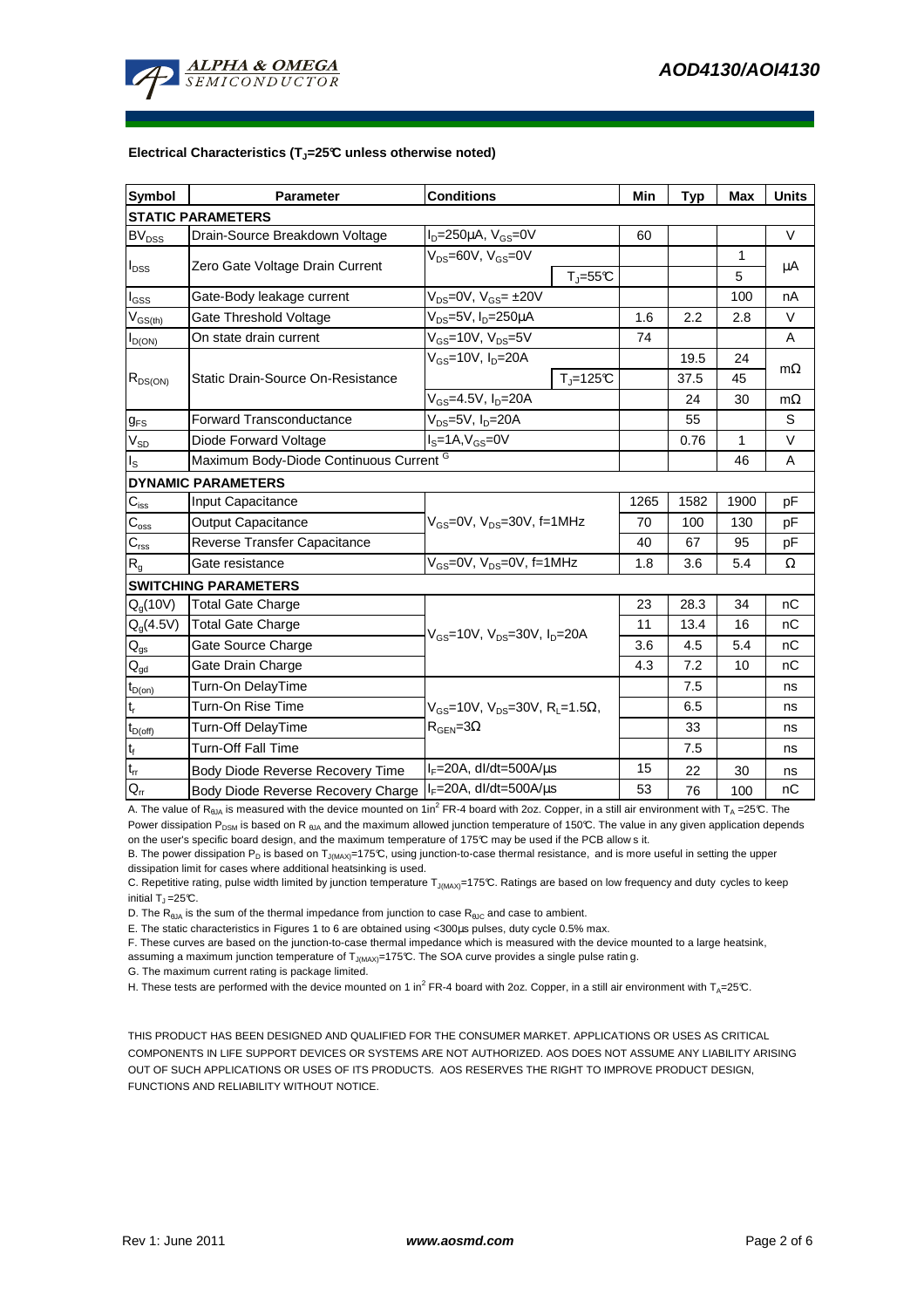

# **TYPICAL ELECTRICAL AND THERMAL CHARACTERISTICS**

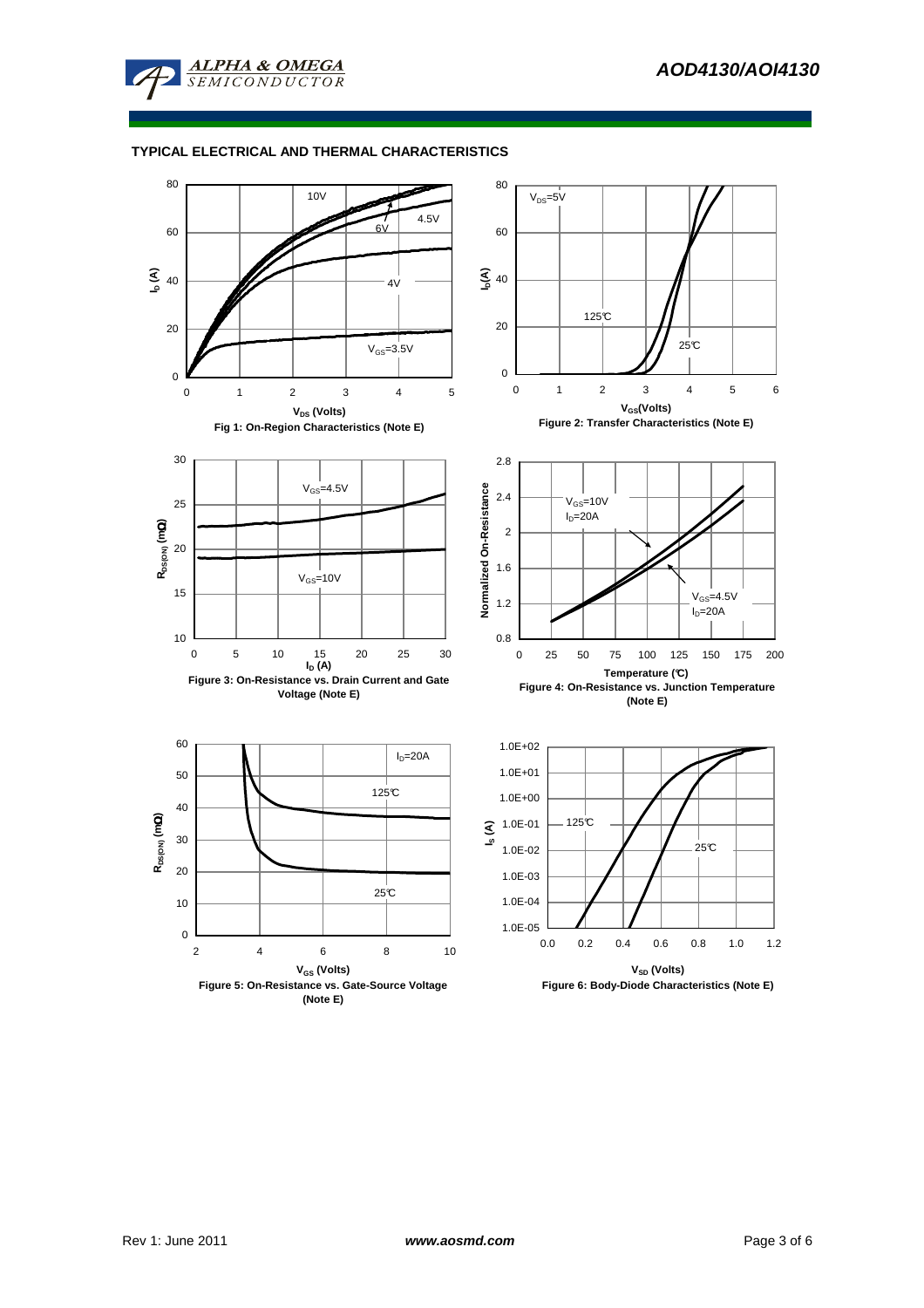

# **TYPICAL ELECTRICAL AND THERMAL CHARACTERISTICS**



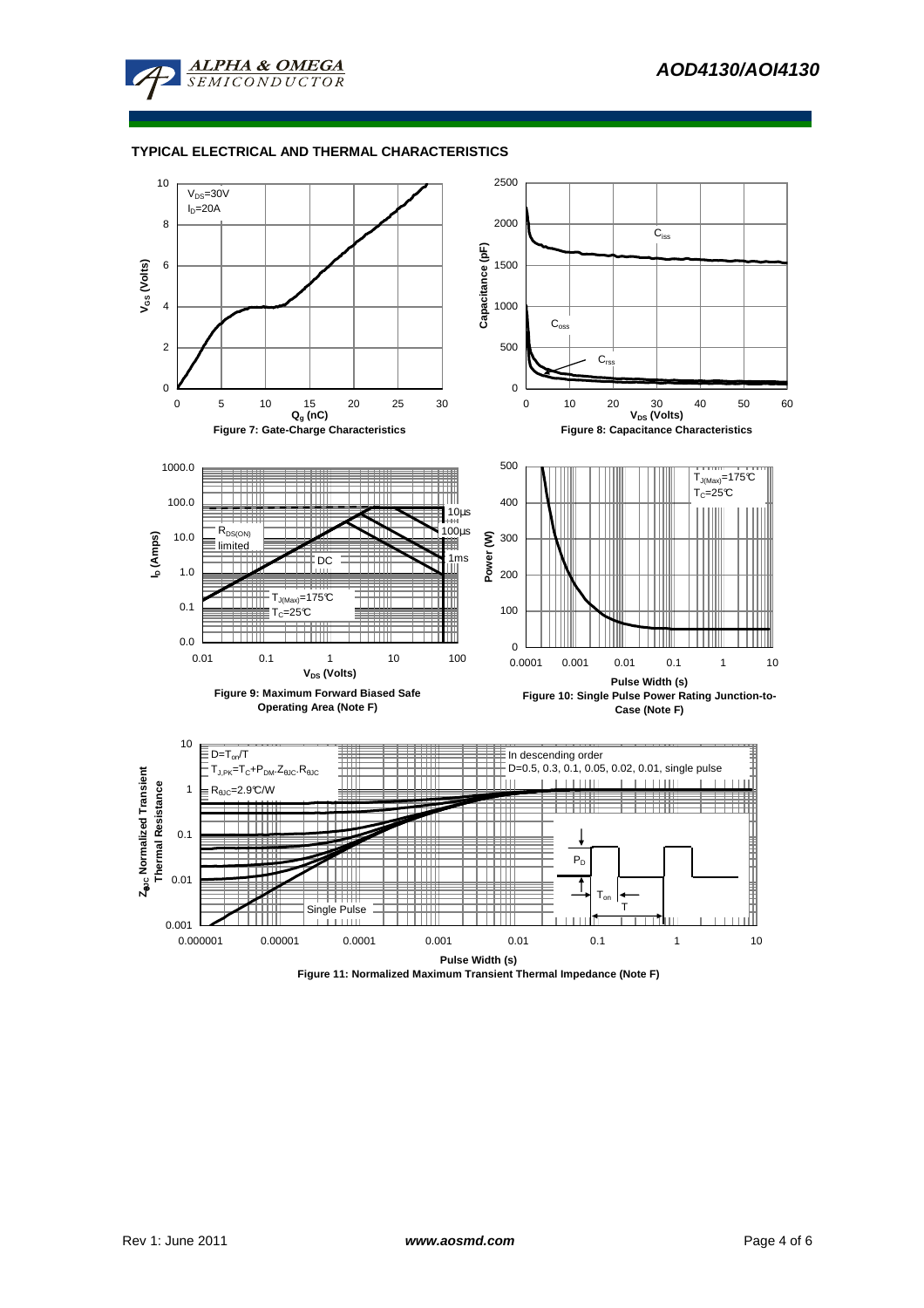

## **TYPICAL ELECTRICAL AND THERMAL CHARACTERISTICS**